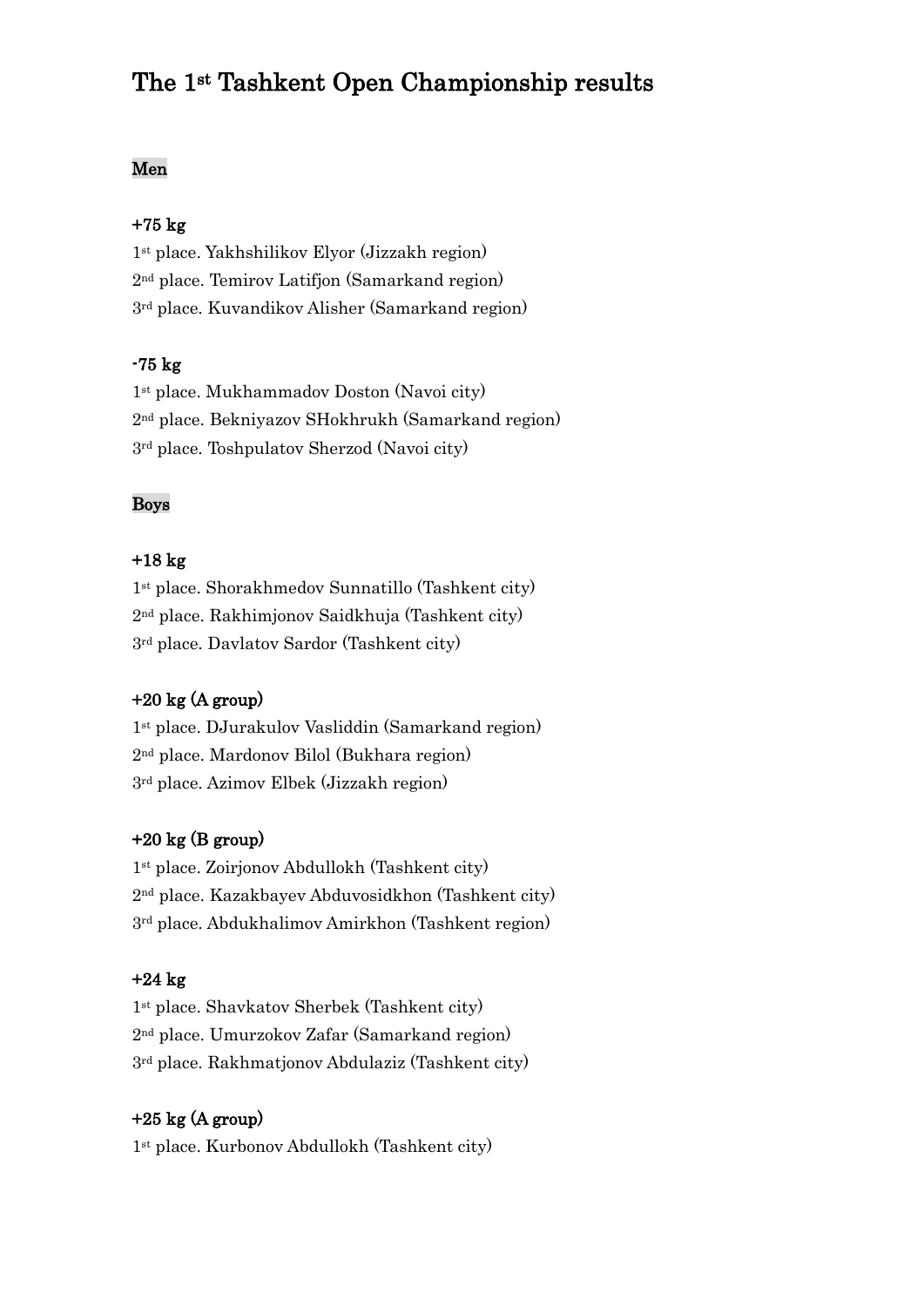2nd place. Zoirjonov Abdurakhmon (Tashkent city) 3rd place. Farkhodov Askar (Samarkand region)

## $+25$  kg (B group)

1st place. Umurzokov Firdavs (Samarkand region) 2nd place. Matdyuk Oleg (Tashkent city) 3rd place. Makhmudov Khasan (Navoi city)

## +30 kg (A group)

1st place. Nurmamatov SHokhrukhmirzo (Navoi city) 2nd place. Yusupov Otabek (Samarkand region) 3rd place. Djurabekov Djafarbek (Samarkand region)

# +30 kg (B group)

1st place. Mardonov Tolib (Bukhara city) 2nd place. Abdukakhorov Asilbek (Tashkent region) 3rd place. Makhkamov Doston (Tashkent city)

#### -35 kg

1st place. Bozorov Asliddin (Surkhandarya region) 2nd place. Usenov Diyas (Navoi city) 3rd place. Khurramov Khamidjon (Samarkand region)

# +35 kg

1st place. Nazarov Mukhammadali (Tashkent city) 2nd place. Kurbonov Mukhammad (Tashkent city) 3rd place. Makhkamov Bosit (Tashkent city)

# +45 kg

1st place. Ruziyev Abdukhad (Bukhara city) 2nd place. Najmiddinov Khurshid (Tashkent city) 3rd place. Khudoynazarov Kamron (Navoi city)

## +55 kg

1st place. Ismatov Boborakhim (Samarkand region) 2nd place. Lutfullayev Nurali (Bukhara city)